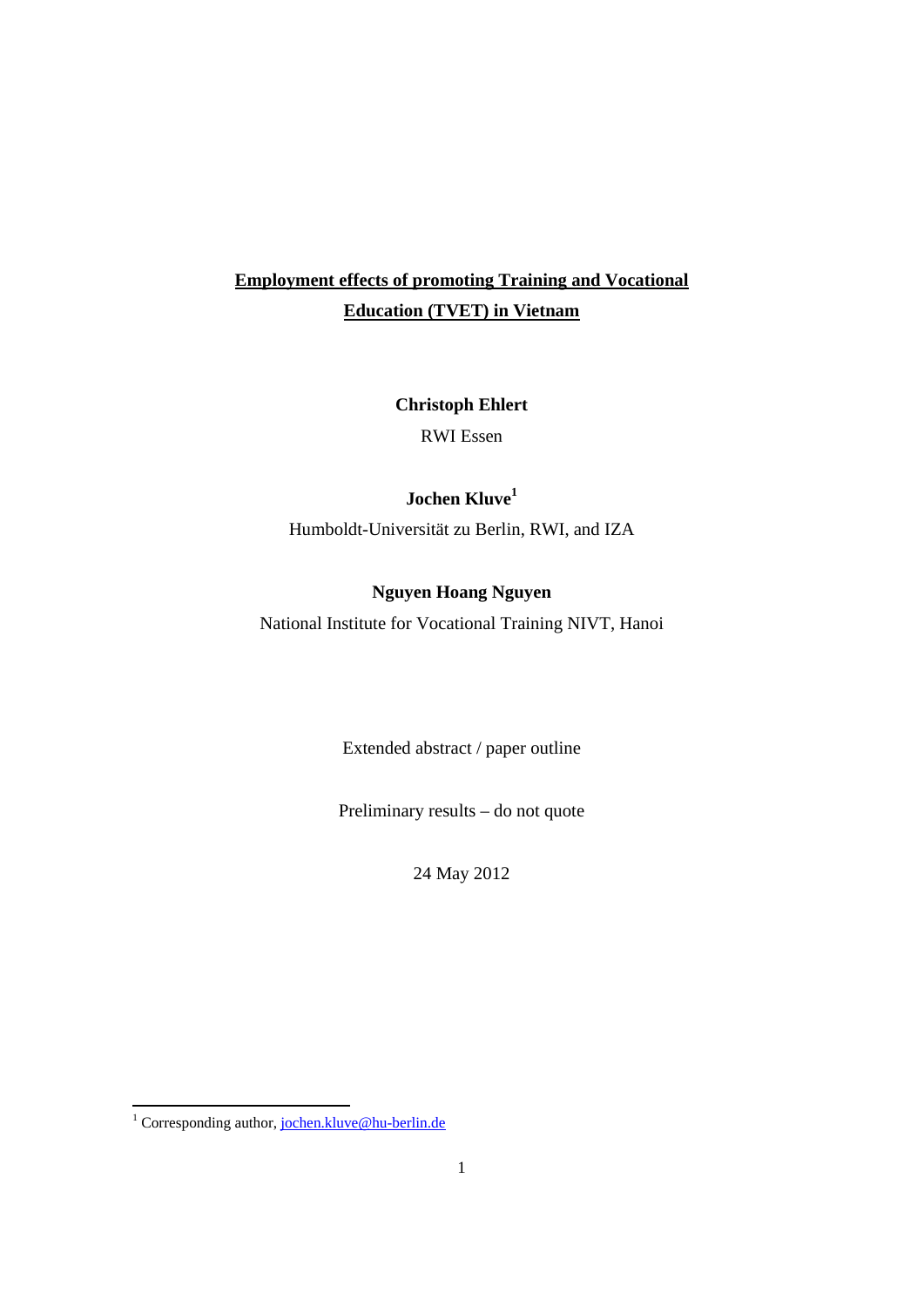#### **What is this paper about?**

This paper analyzes the employment effects of promoting Training and Vocational Education (TVET) in Vietnam. The promotion of TVET in Vietnam is a program jointly designed and implemented by the bilateral German-Vietnamese development cooperation. The program has been in place since 2006, it is operated by the German International Cooperation (GIZ, formerly GTZ), and it is currently (since 2010) in its second phase. The program consists of three components:

- i. Teacher training
- ii. Reform of teaching curricula
- iii. Technical support (such as machinery for welding instructions, etc.)

A total of 16 TVET institutions have received this support so far. The ultimate objective of the program is to better match labor supply and demand in the market for TVET graduates in Vietnam, since there is concern that the TVET education does not sufficiently / adequately train young Vietnamese with the skills demanded by the private sector. This is a common concern in many emerging markets and developing countries, hence the relevance of the program.

The paper focuses on an analysis of the labor supply side, i.e. the TVET graduates and the extent to which the program increased their prospects of finding a) employment, and b) employment that matches their qualifications. The demand side is the focus of an ongoing complementing project in which an extensive enterprise survey will be implemented in cooperation with the Vietnamese Ministry of Labor and Social Affairs (MoLISA). Preliminary results from this new, complementing analysis may also be available already at the New Delhi conference.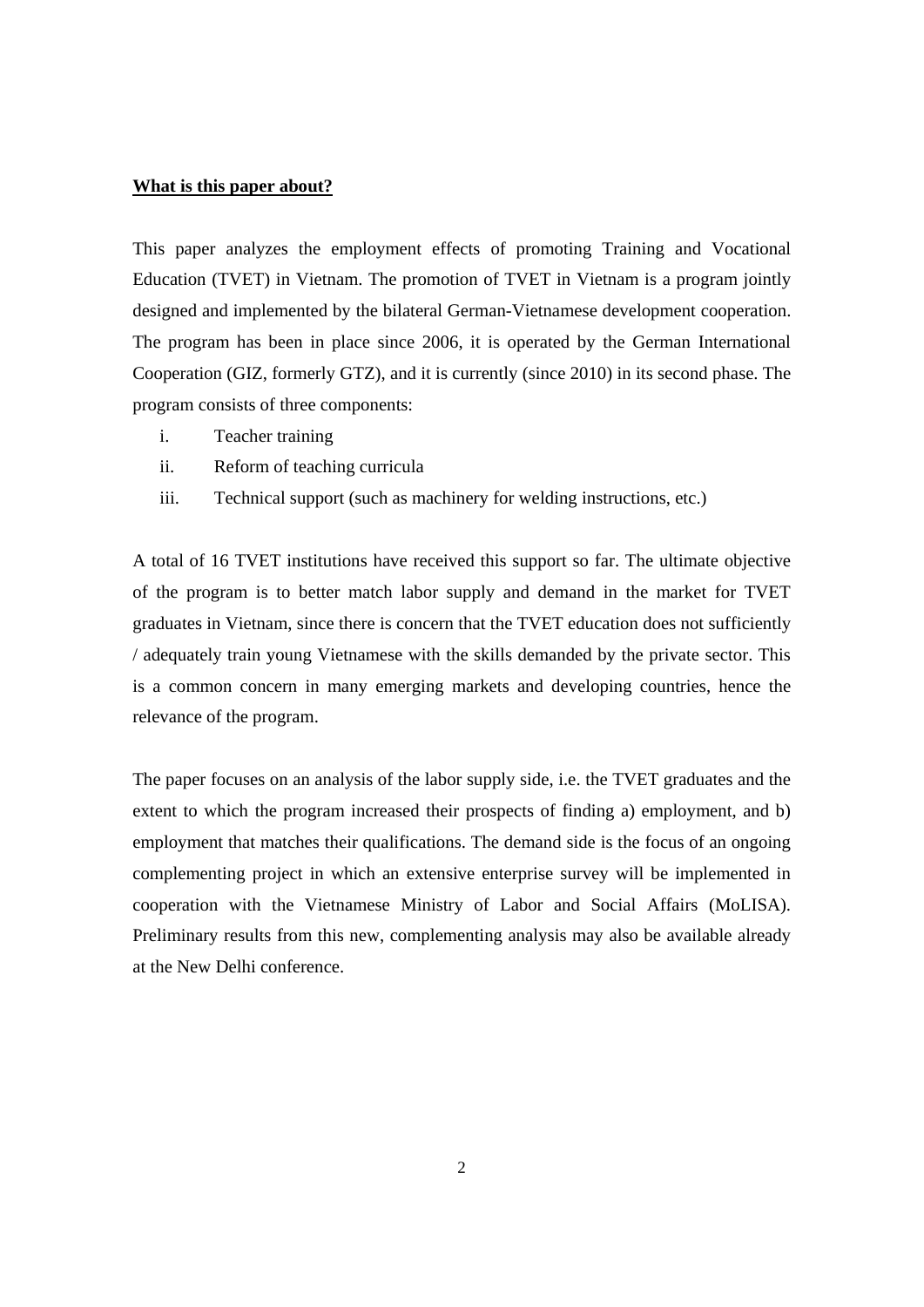#### **Why is this a remarkable project?**

The authors have been involved in the evaluation of the promotion of TVET Vietnam since 2009. The evaluation is based on data specifically collected for this project within tracer studies. That is, the authors trained staff from the TVET schools in sending out questionnaires, gathering and inputting data, and basic descriptive analyses. These tracer studies are based on two waves of data collection: one at graduation and one follow-up at 6 months (Table 1 e.g. contains baseline data from the supported TVET schools in the 2010/11 wave). This project received full support by MoLISA and the responsible government authority, the General Department for Vocational Training (GDVT). Because of this support, the tracer study was also extended to TVET schools that did not receive the promotion of the GIZ-program, enabling us to use these schools as control schools in the impact evaluation (see below).

The most remarkable aspect of this set-up, however, is that it has generated sustainable structures of monitoring among TVET schools and of gathering data at the level of federal government authorities. Since all stakeholders have been involved in the tracer study project from the beginning – including many workshops and e.g. also extensive discussions on the exact design of the questionnaire – the ownership has been high throughout the project, and all Vietnamese partners – at the school and federal levels – were convinced of its usefulness. Hence, structures have been created that no longer depend on any support from the GIZ program.

#### **What is the design of the impact evaluation?**

The set-up delineated above allows us to use tracer study data from both treatment and control schools. In addition, only some of the occupations within the TVET schools received support, such that we can also conduct within-school comparisons across treated and non-treated occupations. The occupations that received support were predominantly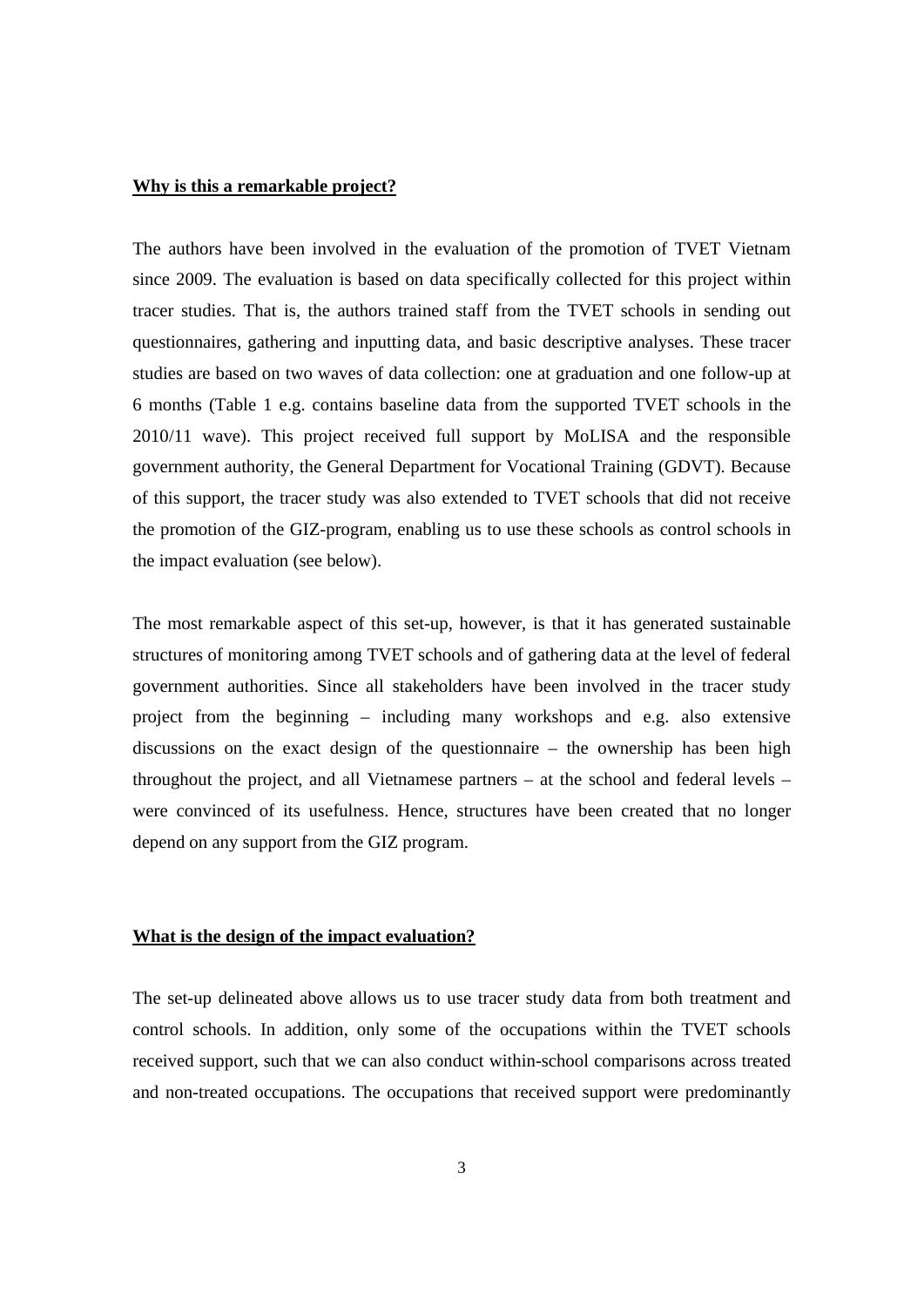Electrics / Electronics, Welding, and Textile / Garment. Table 2 has a full list of occupations in the 2010/11 wave of the tracer study.

The combination of the comparisons between schools and within occupations allows us to estimate treatment effects on TVET graduates' employment probabilities using a **crosssectional difference-in-differences** design. This approach nicely takes into account school and regional heterogeneity, and also differences-out potential spillover effects within schools from treated to non-treated occupations.

#### **What are the preliminary results?**

Table 3 presents impact estimates of the program on the employment probability of TVET graduates at six months. These are unadjusted cross-sectional DiD estimates. Results indicate a statistically significant increase in TVET graduates' employment performance due to participation in the program. This (preliminary) point estimate indicates a sizeable effect of 14.4 percentage points.

Future analyses will estimate adjusted DiD using individual-level sociodemographic information. We will also look into occupation-specific effects, etc.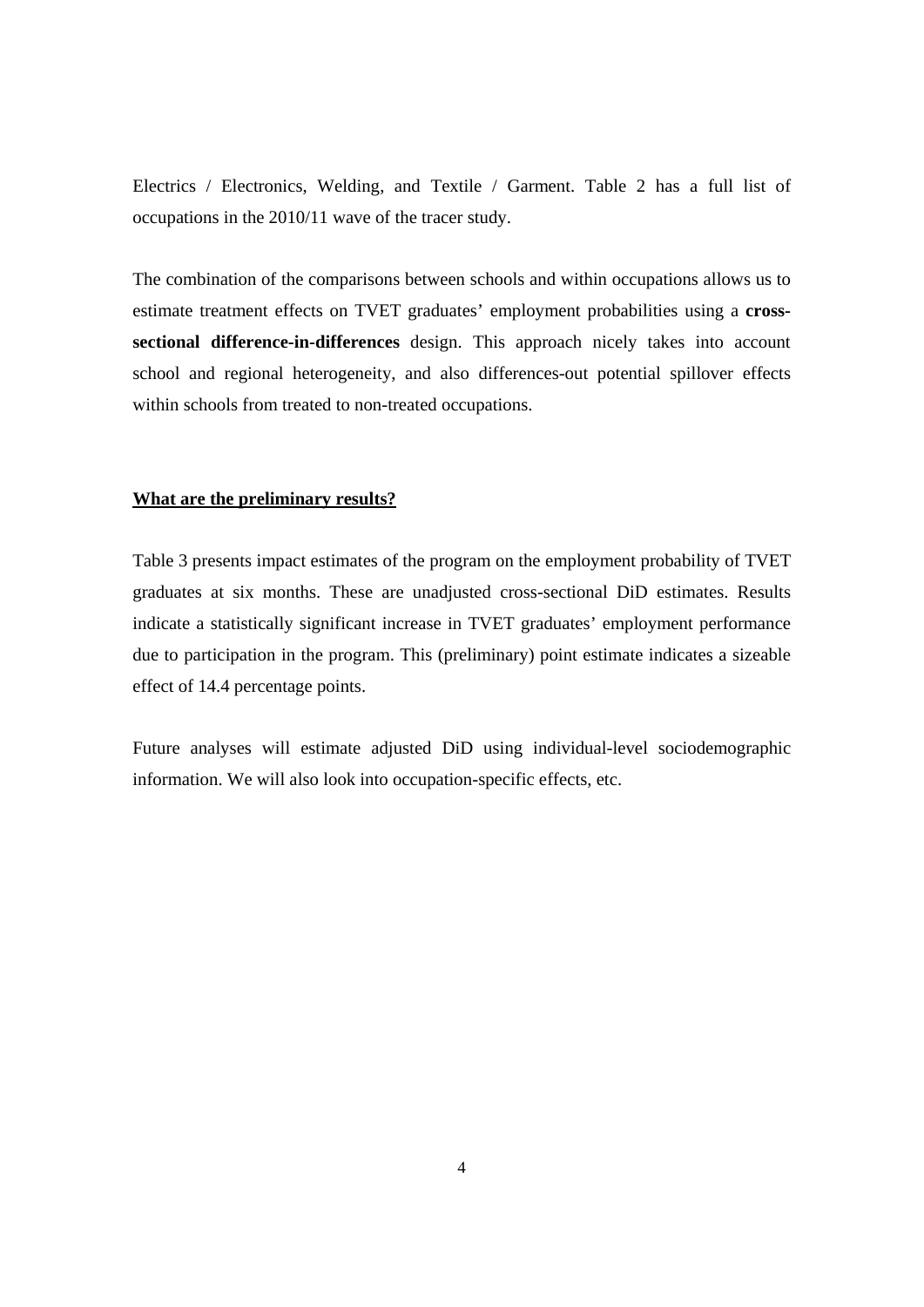| Table 1: TVET institutes in tracer study 2010/11 (Treatment |  |  |
|-------------------------------------------------------------|--|--|
| group), age at graduation                                   |  |  |

| <b>TVET</b> institutes                  | mean  | min | Max | N    |
|-----------------------------------------|-------|-----|-----|------|
| Ninh Thuan Vocational S. School         | 21.65 | 17  | 35  | 189  |
| <b>Bac Ninh Vocational College</b>      | 20.63 | 20  | 26  | 265  |
| Long An Vocational College              | 20.91 | 18  | 41  | 91   |
| An Giang Vocational College             | 22.73 | 21  | 34  | 45   |
| Hung Yen University of Technical Edu.   | 21.91 | 19  | 34  | 237  |
| Nguyen Tat Thanh College                | 22.19 | 20  | 28  | 364  |
| Nghe An V-G Vocational College          | 21.32 | 20  | 35  | 94   |
| Vinh Phuc V-G Vocational College        | 20.40 | 18  | 31  | 300  |
| V-G Industrial College                  | 21.04 | 18  | 32  | 374  |
| Thanh Hoa Industrial Vocational College | 21.77 | 20  | 32  | 355  |
| Nha Trang Vocational College            | 22.95 | 20  | 35  | 434  |
| Nam Dinh University of Technology Edu.  | 21.55 | 20  | 29  | 350  |
| <b>HCM T&amp;T Vocational College</b>   | 22.67 | 20  | 32  | 402  |
| All schools                             | 21.74 | 17  | 41  | 3500 |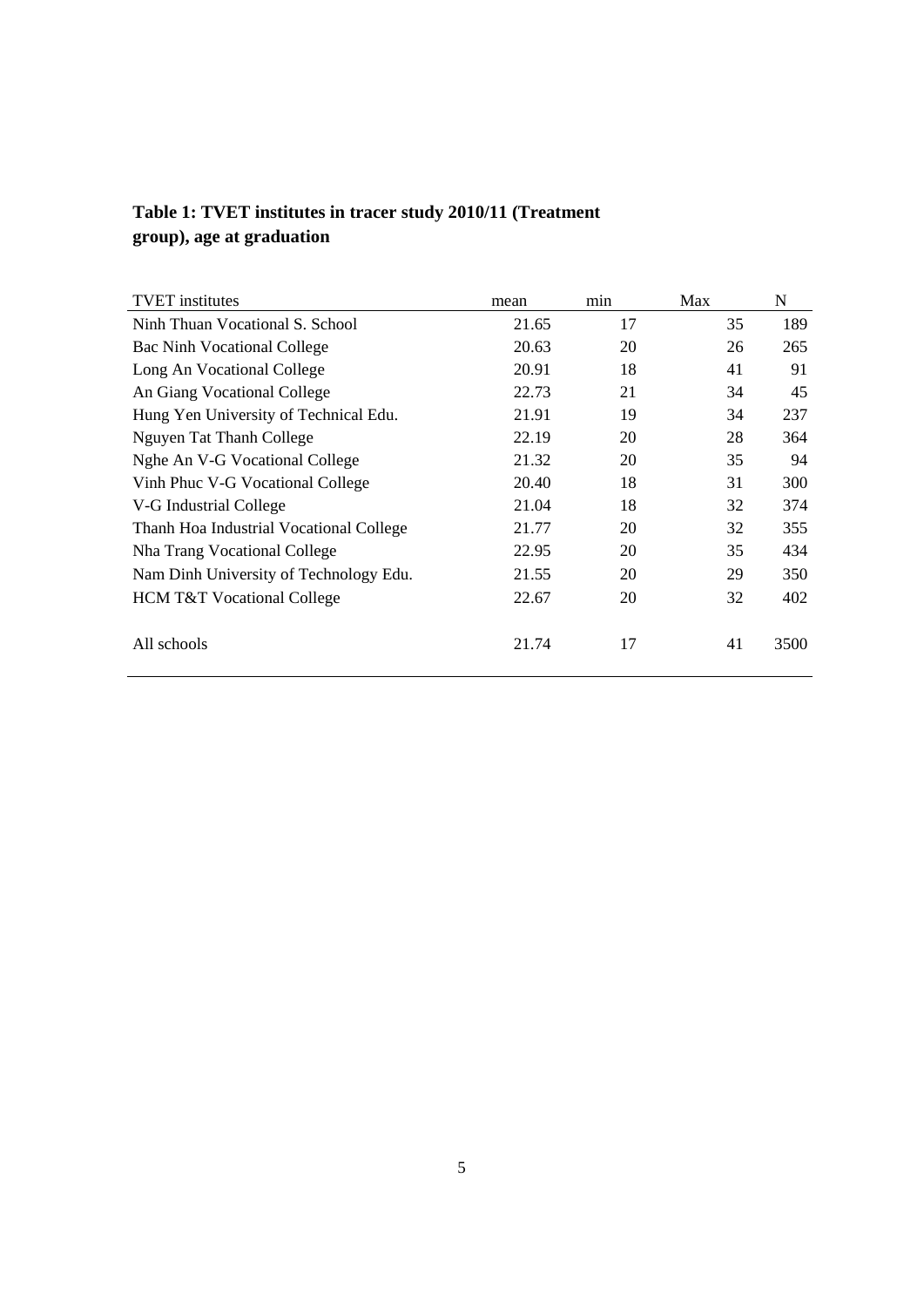| Specialization*                     | obs. | Male    | female  |
|-------------------------------------|------|---------|---------|
| Industrial garment                  | 68   | 0.00%   | 100.00% |
| Garment and fashion design          | 38   | 10.53%  | 89.47%  |
| Garment technology                  | 78   | 11.54%  | 88.46%  |
| Garment technology - fashion        | 46   | 15.22%  | 84.78%  |
| Accounting                          | 150  | 16.67%  | 83.33%  |
| Restaurant service                  | 57   | 36.84%  | 63.16%  |
| Informatics                         | 277  | 37.91%  | 62.09%  |
| Computer repair and assembly        | 22   | 59.09%  | 40.91%  |
| Graphic (intermediate level)        | 17   | 70.59%  | 29.41%  |
| Turning                             | 9    | 77.78%  | 22.22%  |
| Electronics                         | 28   | 78.57%  | 21.43%  |
| Metal cutting                       | 370  | 87.30%  | 12.70%  |
| Electrics                           | 167  | 88.62%  | 11.38%  |
| Industrial electronics              | 170  | 89.41%  | 10.59%  |
| Electrical technique                | 65   | 90.77%  | 9.23%   |
| Mechanics                           | 59   | 93.22%  | 6.78%   |
| Industrial electrics                | 475  | 95.16%  | 4.84%   |
| Automobile technology               | 427  | 99.77%  | 0.23%   |
| Welding                             | 516  | 99.81%  | 0.19%   |
| Civil electronics                   | 21   | 100.00% | 0.00%   |
| Electrical installation and control | 19   | 100.00% | 0.00%   |
| Manufacturing hand operated tool    | 3    | 100.00% | 0.00%   |
| Mechanical engineering              | 15   | 100.00% | 0.00%   |
| Refrigerating and air-conditioning  | 85   | 100.00% | 0.00%   |
| Total                               | 3184 | 78.49%  | 21.51%  |

# **Table 2: Fields of specialization sorted by proportion of females**